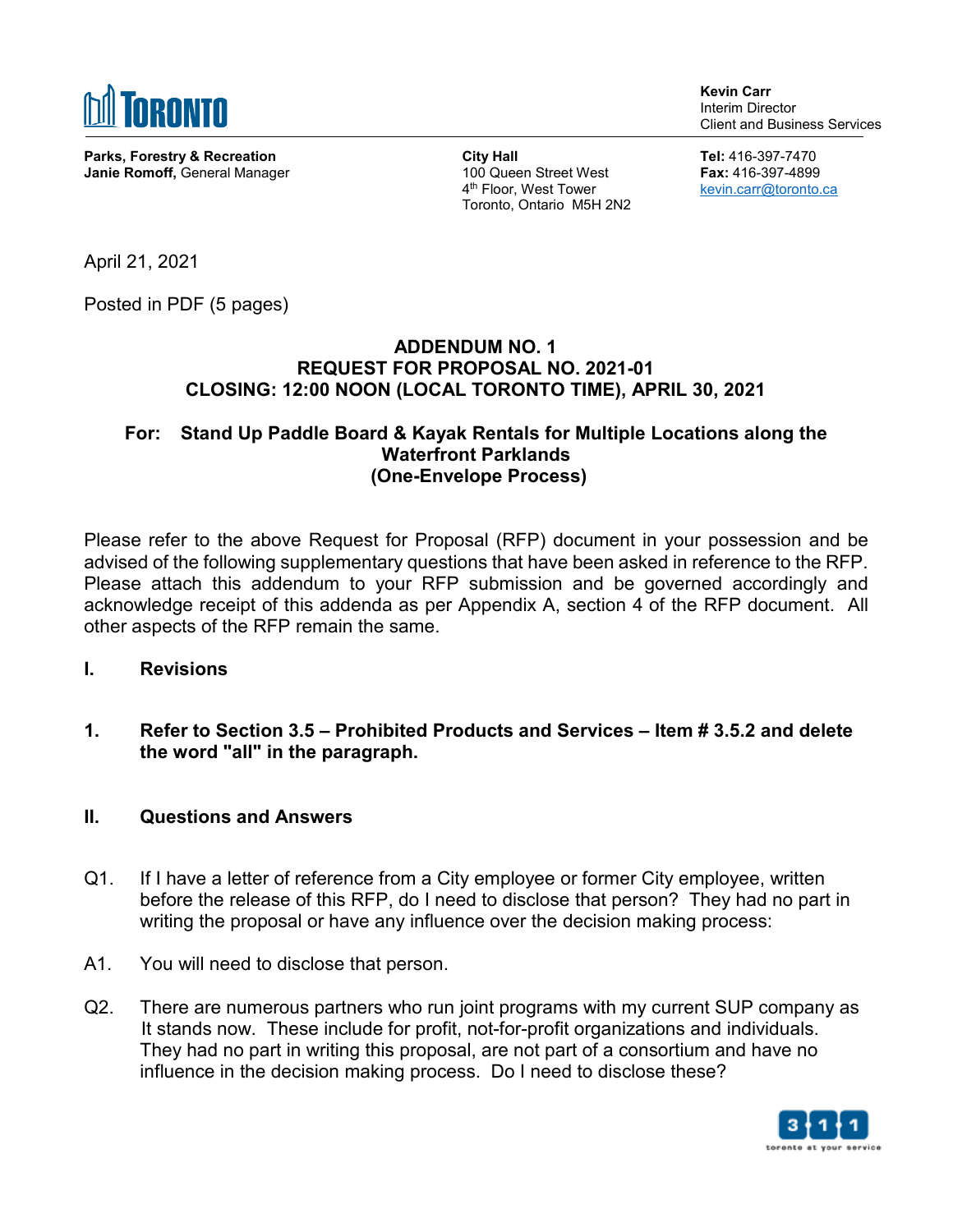- A2. Yes.
- Q3. The RFP states that we are not allowed to collude yet it also asks for references from similar SUP and Kayak businesses. Some of these businesses that I am seeking references from may also be applying. Am I allowed to ask for a reference from another proponent without it being considered collusion?
- A3. Refer to Appendix A Section 10
- Q4. Does every Proposal for every Licensed Area need to offer paddle board rental, kayak rental and paddle board storage for public use or is it permissible for a Proposal to include subset of the three business offerings?
- A4. Storage space rental for the public is optional.
- Q5. If a subset is permissible, would a Proposal for a subset receive fewer points in the Evaluation Process than one that included all three offerings?
- A5. Additional points will be awarded based on the provision of storage.
- Q6. The RFP states that the City is seeking to secure licensed vendors who will provide, in addition to other services, "storage space rentals for public use for personal stand up paddle boards". For the purpose of this specific RFP, is there a reason that the City has not sought the provision of public canoe and/or kayak storage solutions? Are proponents invited by the City to include kayak and/or canoe storage solutions in their proposals?
- A6. The City recognizes the growth in waterfront recreation and increase in use on nonmotorized water craft at the City's beaches and waterfront parks and is working on providing short term and long term strategies for improving access, rental and storage solutions for residents who enjoy these spaces and activities. Proponents are invited to include kayak and/or canoe storage solutions in their proposals where feasible.
- Q7. What are the minimum and maximum number of personal paddle craft storage spaces the City is seeking for each of the proposed locations. In particular, for Cherry Beach?
- A7. Proponents will make this determination based on their business plan.
- Q8. What is the specific location, square footage and footprint that the City is making available with respect to the structures (i.e. modified shipping containers, etc.) for the Cherry Beach location?
- A8. Most easterly point of the Cherry Beach east parking lot. Space will be made available for two, twenty foot length modified containers or one, forty foot length modified container at this location.
- Q9. Specifically, who are the persons on the Selection Committee?
- A9. Refer to section 4.1 Selection Committee.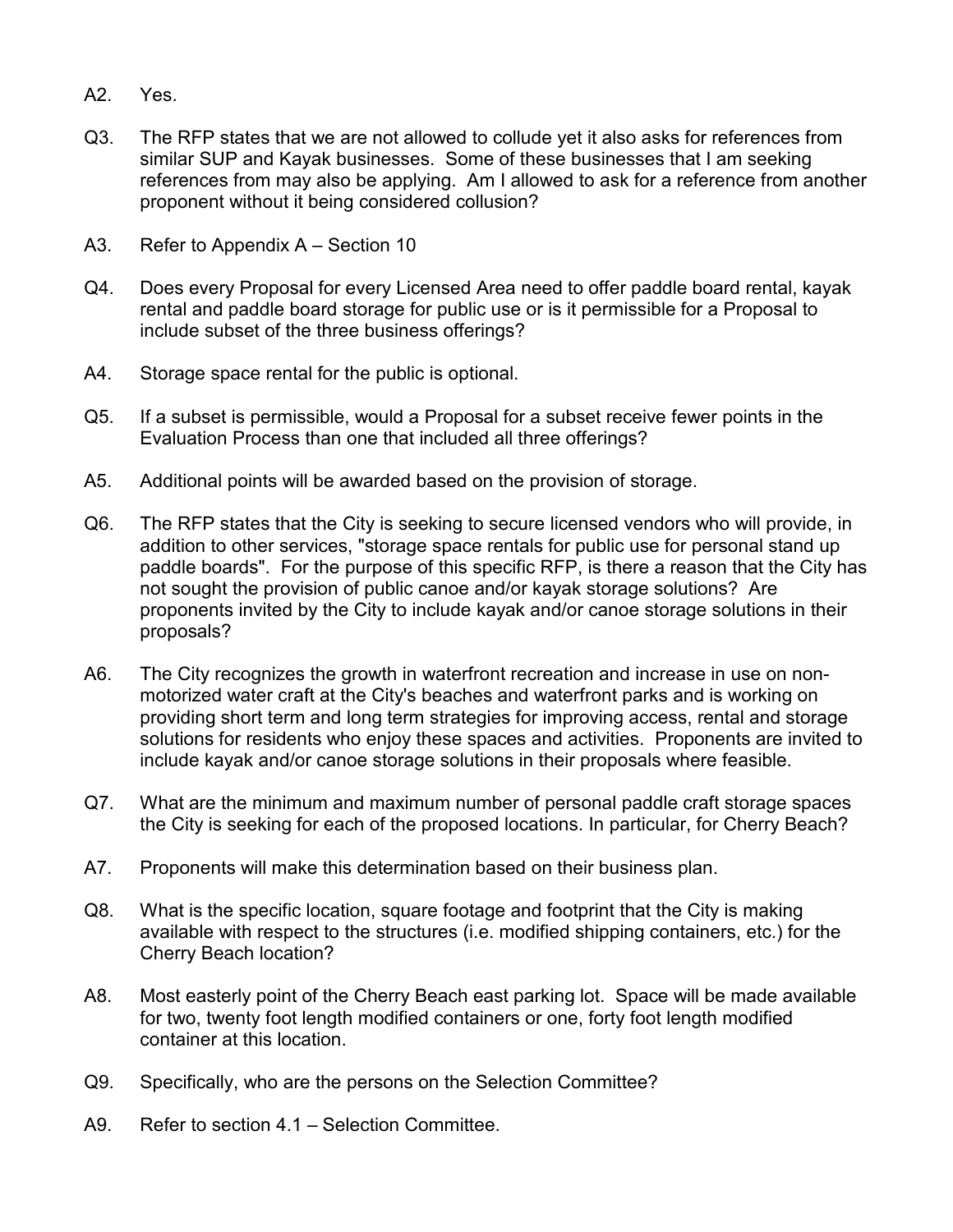- Q.10 Permitted cooperation between Vendors on Paddle Canada's National Programs and Adaptive Paddling Programs?
- A.10 Refer to Section 2.5 Objectives
- Q11. What is the size limitation of the Budapest Park location? Would Budapest Park be approved for a 20 to 40 ft. container?
- A11. A single, twenty foot length modified container will be approved for Budapest Park parking lot.
- Q12. Is it necessary to provide rentals and storage, or can a proponent provide rentals and lessons only without breaching the RFP requirements? If storage is mandatory, can a proponent offer storage for SUPS and not Kayaks (due to size)?
- A12. Storage space rental is optional.
- Q13. In addition to the base licence fee, can further remuneration to the City be made as inkind services provided to marginalized and First Nations youth? Part of our mandate is to provide SUP experiences for marginalized First Nations youth, usually pro bono. Can this be considered as part of the proposal OR part of the negotiations process?
- A13. Financial Proposals must be completed as per Appendix F.
- Q14. Has there been consultation from the City of Toronto for engagement and placemaking for Indigenous business?
- A.14. Consultation specific to this did not take place.
- Q15. Are there going to be any opportunities or any permits being offered for locations in Scarborough?
- A15. There are no opportunities or permits being offered for Scarborough waterfront locations at this time.
- Q16. Is it possible to provide proposals for two locations and specify a ranked preference (1<sup>st</sup>,  $2<sup>nd</sup>$ ) and then accept only one of the locations, if both are offered by the City?
- A16. Yes.
- Q17. The RFPs financial benefit formula (base fee plus percentage of gross revenue) is likely to lead to inflated sales forecasts by some proponents in order to secure a concession. How will the reviewers ensure that forecasts are 'reasonable'?
- A17. In the event that the business plan provide by a Proponent is not deemed to be feasible by the City (based on past sales experience, operating costs, and market conditions) the City may make certain sensitivity adjustments to a proposal's revenue levels in order to conduct a more robust evaluation.
- Q18. If successful proponents under-achieve their revenue forecast(s), will they still be held to the dollar (\$) and /or percentage (%) fee submitted in Appendix F?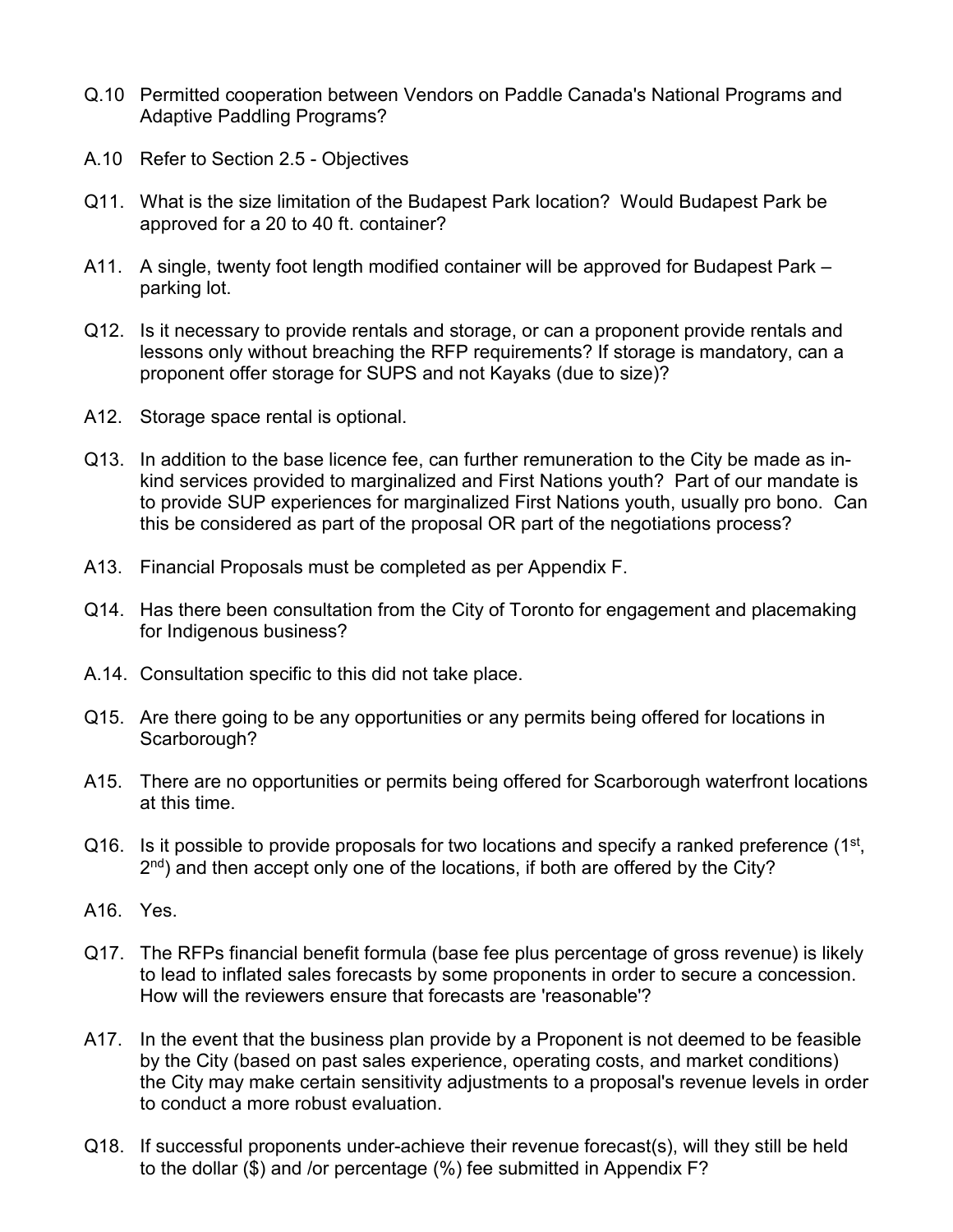- A18. Yes.
- Q19. The provision of board rental space with a secure storage area represents a large, upfront cost with an unknown return on investment. We would prefer to see this as an optional service that if not provided/included in the proposal, does not prejudice the rest of the proposal in any way. Do you Agree?
- A19. Storage space rental is optional.
- Q20. There is no specific reference to pandemic-related operating procedures (beyond 3.2.11) even though these measures have a profound effect on operations e.g. staffing checks, screening clients, physical distancing, availability of disinfectants, special cleaning procedures for boards/kayaks, etc. All these are important but will increase cost/reduce profitability which must be kept in mind in terms of the City's financial benefit expectations. Do you agree?
- A20. Proponents are required to follow all COVID-19 protocols in operating their business. Costs associated with these measures should be included in the business plan.
- Q21. What were the section criteria used by the Project Manager to select sites for the intended concessions? There does not appear to be any reason to keep these criteria 'secret' but no answer was provided to a similar question raised in our email correspondence of April 12, 2021 to the City Contact.
- A21. These locations are considered high pedestrian traffic areas that have potential to generate considerable business opportunities for Vendors while offering a service to the citizens of Toronto.
- Q22. Why were no sites east of Kew Gardens tennis courts offered since a licensed watercraft rental business operated successfully at Balmy Beach (as an example), for three years? There does not appear to be any reason to keep this answer 'secret' but no answer was provided to a similar question raised in our email correspondence of April 12, 2021 to the City Contact.
- A22. There is greater lifeguarding services to the west of the Leuty Lifeguard Station. There is no conflict with the existing City of Toronto service offered via the Silver Birch Boathouse.
- Q23. Why was the 'Woodbine Beach Park-Western End of Boardwalk' locations included as a site when it appears to be totally unsuited: the beach area is signed no swimming, prevailing easterly winds will blow novice paddler onto the rock outcrop and kite-surfers regularly use this open water area, creating collision hazards. It appears the City is unwittingly asking proponents to assume additional legal risk and endangering the safety of patrons when more suitable sites exist along the eastern Beaches. There does not appear to be any reason to keep the answer to this question 'secret' but not answer was provided to a similar question raised in our email correspondence of April 12, 2021 to the City Contact.
- A23. This is a high traffic area that is actively used by the kite boarding and SUP community. There is a substantial amount of beach users who make use of this section of the beach